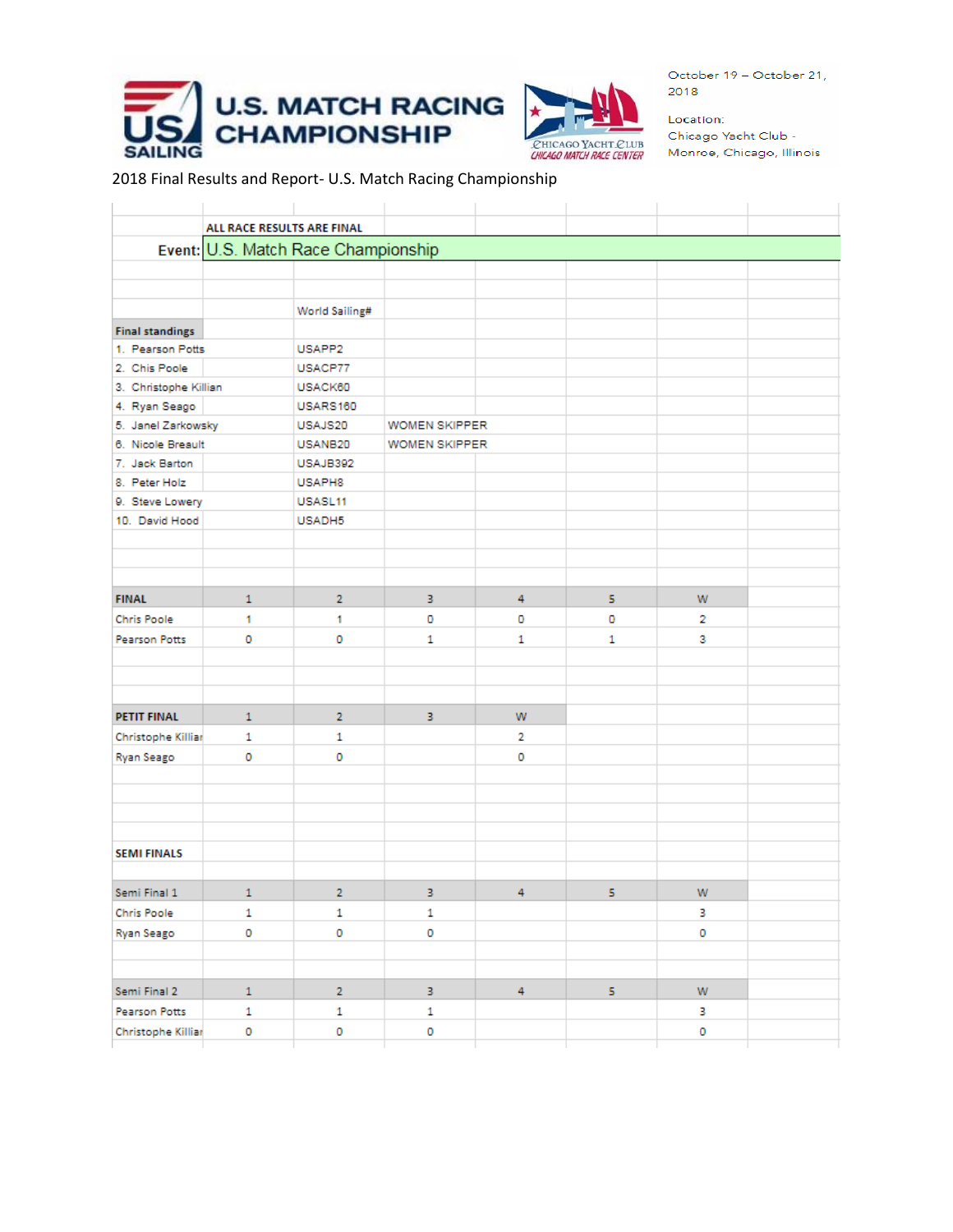



Location: Chicago Yacht Club -Monroe, Chicago, Illinois

| <b>QUARTERFINALS</b> |              |                |    |                |  |
|----------------------|--------------|----------------|----|----------------|--|
| Quarter Final 1      | $\mathbf{1}$ | $\overline{2}$ | 3. | W              |  |
| Janel Zarkowsky      | O            | 1              | o  | 1              |  |
| Ryan Seago           | 1            | o              | 1  | $\overline{2}$ |  |
|                      |              |                |    |                |  |
| Quarter Final 2      | 1            | $\overline{2}$ | 3  | W              |  |
| <b>Chris Poole</b>   | 1            | 1              |    | $\overline{2}$ |  |
| Jack Baron           | O            | 0              |    | o              |  |
|                      |              |                |    |                |  |
|                      |              |                |    |                |  |
| Quarter Final 3      | 1            | $\overline{2}$ | 3. | W.             |  |
| Nicole Breault       | 1            | 0              | o  | 1              |  |
| Christophe Killiar   | o            | 1              | 1  | $\overline{2}$ |  |
|                      |              |                |    |                |  |
|                      |              |                |    |                |  |
| Quarter Final 4      | 1            | $\overline{2}$ | 3. | W              |  |
| Pearson Potts        | 1            | 0              | 1  | $\overline{2}$ |  |
| Peter Holz           | 0            | 1              | 0  | 1              |  |
|                      |              |                |    |                |  |
|                      |              |                |    |                |  |

| <b>Round Robin</b>  |   |                                                                                                                                 |   |          |              |              |              |                |               |                                    |          |               |       |                 |  |
|---------------------|---|---------------------------------------------------------------------------------------------------------------------------------|---|----------|--------------|--------------|--------------|----------------|---------------|------------------------------------|----------|---------------|-------|-----------------|--|
|                     |   |                                                                                                                                 |   |          |              |              |              |                |               |                                    |          |               |       |                 |  |
|                     |   | Chris Poole Pearson Potts Peter Holz Nicole Breault David Hood Steve Lowery ristophe Killianel Zarkows   Ryan Seago Jack Barton |   |          |              |              |              |                | <b>Points</b> | <b>Penalty Points Final Points</b> |          | <b>Sailed</b> | Win % | Place           |  |
| <b>Chris Poole</b>  |   |                                                                                                                                 |   |          |              | $\Omega$     |              | $\mathbf{0}$   |               |                                    | -        | 9             | 78%   |                 |  |
| <b>Pearson Pott</b> |   |                                                                                                                                 |   | $\Omega$ | $\mathbf{0}$ |              |              |                | 6             |                                    | 6        | 9             | 67%   |                 |  |
| <b>Peter Holz</b>   | 0 | $\mathbf{o}$                                                                                                                    |   |          | $\mathbf{0}$ | $\mathbf{0}$ | $\mathbf{0}$ |                |               |                                    | 4        | 9             | 44%   | 6               |  |
| Nicole Breau        | 0 |                                                                                                                                 | o |          |              | $\mathbf{0}$ |              |                | 6             |                                    | 6        | 9.            | 67%   |                 |  |
| <b>David Hood</b>   | 0 | 0                                                                                                                               |   |          | $\mathbf{0}$ | 0            | $\bf{0}$     |                | $\Omega$      |                                    | $\Omega$ | 9             | 0%    | 10 <sup>°</sup> |  |
| <b>Steve Lowery</b> | 0 |                                                                                                                                 |   |          |              | 0            | $\Omega$     |                | з             |                                    | 3        | 9.            | 33%   | $\mathbf{q}$    |  |
| <b>Christophe K</b> |   | n                                                                                                                               |   |          |              | $\mathbf{0}$ |              |                |               |                                    | Δ        | 9.            | 44%   |                 |  |
| <b>Janel Zarkow</b> |   | 0                                                                                                                               |   |          |              |              |              |                |               |                                    |          | 9.            | 78%   |                 |  |
| <b>Ryan Seago</b>   | 0 | $\mathbf 0$                                                                                                                     |   |          |              | 0            |              |                | $\sim$        |                                    | 3        | 9.            | 33%   | 8               |  |
| <b>Jack Barton</b>  |   | 0                                                                                                                               |   |          |              |              |              |                | ь             |                                    | ь        | 9.            | 56%   |                 |  |
|                     |   |                                                                                                                                 |   |          |              |              |              | Total Match nº | $\sqrt{2}$    |                                    |          | .             |       |                 |  |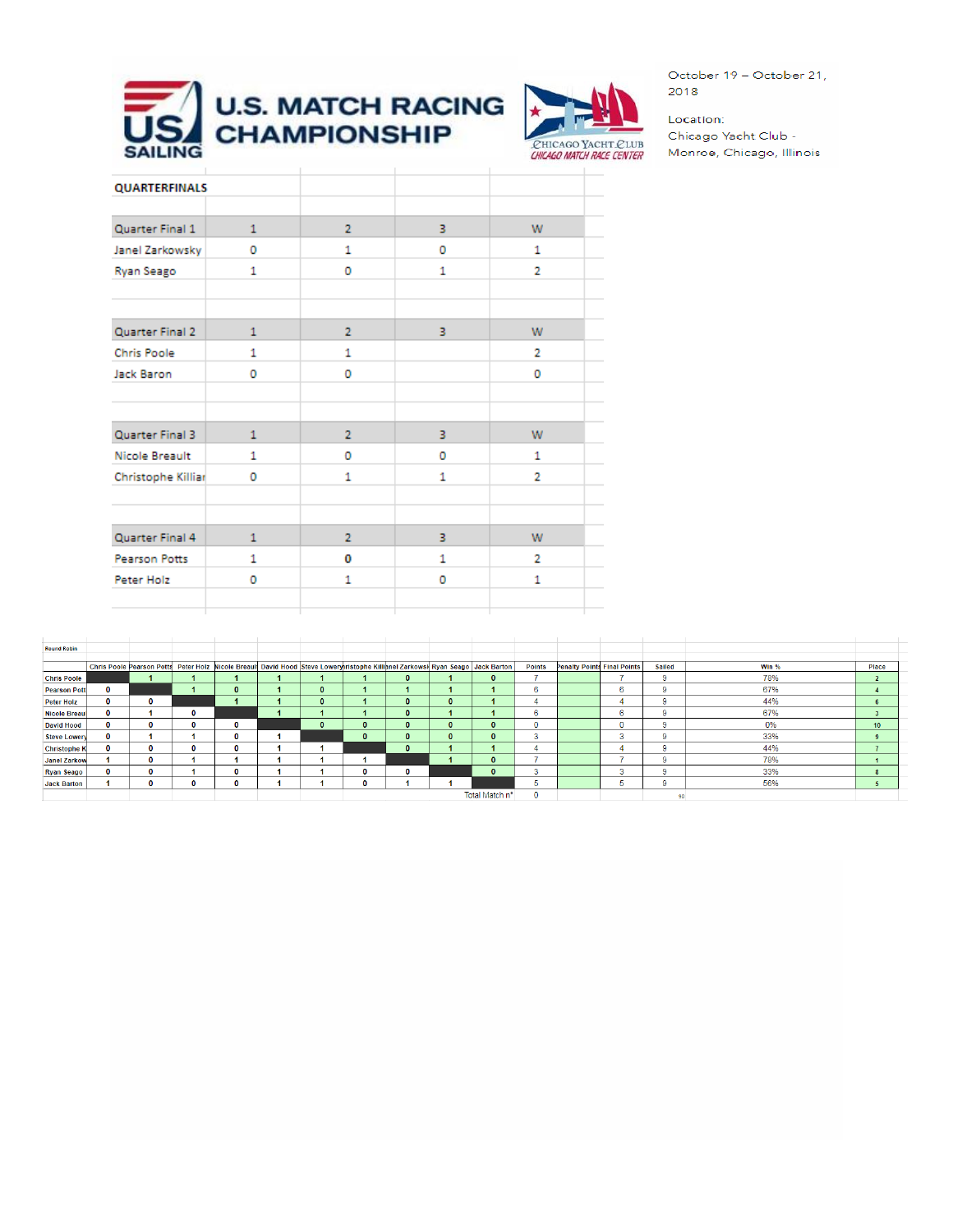



Location: Chicago Yacht Club -Monroe, Chicago, Illinois

## 2018 USMRC Final Report

CHICAGO, Illinois. (October 21, 2018) – Pearson Potts (Newport, R.I.) won the Prince of Wales Bowl at the [2018 U.S. Match Racing Championship](https://www.ussailing.org/competition/championships/u-s-match-racing-championship/) after three days of intense racing this weekend in Chicago. Potts and his all-american crew won the overall Championship this year after claiming the title of National Champions in 2017. Last year, Potts and his team placed second to David Storrs, the overall winner of the 2017 U.S. Match Racing Championship and the Prince of Wales Bowl.

The Windy City lived up to its name during the  $51<sup>st</sup>$  U.S. Match Racing Championship, which finished up Sunday afternoon after three days of challenging conditions. The winor-go-home tournament style whittled down the 10 invited teams in elimination rounds.

The regatta moved into quarterfinals, semifinals and finals on Sunday after heavy breeze on Saturday resulted in a short day. Sunday conditions in the Midwest were sunny and clear, with temperatures in the mid-to-low 40s and moderate breeze and puffs between 12 and 15 knots.

Returning to defend his 2017 title, Potts and the Yankee Creole Race Team including Bobby Savoie (Bristol, R.I.), Max Lopez (Red Bank, N.J.) and Bryce Kopp (Fairfield, Conn.), faced off against Chris Poole (Cold Spring Harbor, N.Y.) and crew Patrick Norris (Chicago, Ill.) and Will Felder (Woburn, Mass.) in the finals. If anyone was betting horses prior to the regatta, current national match racing rankings were a good indicator; Potts, ranked No. 3, was the reigning champion, while Poole is ranked No. 2.

The two duked it out in a contentious race in the round robin on Saturday that resulted in a black flag for Potts just after the start.

Potts continually trapped Poole out on the left side of the course on upwind legs during the final, gaining the inside and the lead around the windward mark in multiple races. Still, Poole was able to pull away downwind and keep a lead over Potts in the first two races. Potts and the Yankee Creole team came back to win the next two races, bringing out the full five races in the final.

Poole started the final race with a penalty after Potts pulled out a couple quick tacks and drew in Poole on a port-starboard crossing. The two were toe-to-toe at the first rounding, and both fumbled spinnakers on separate downwind attacks before splitting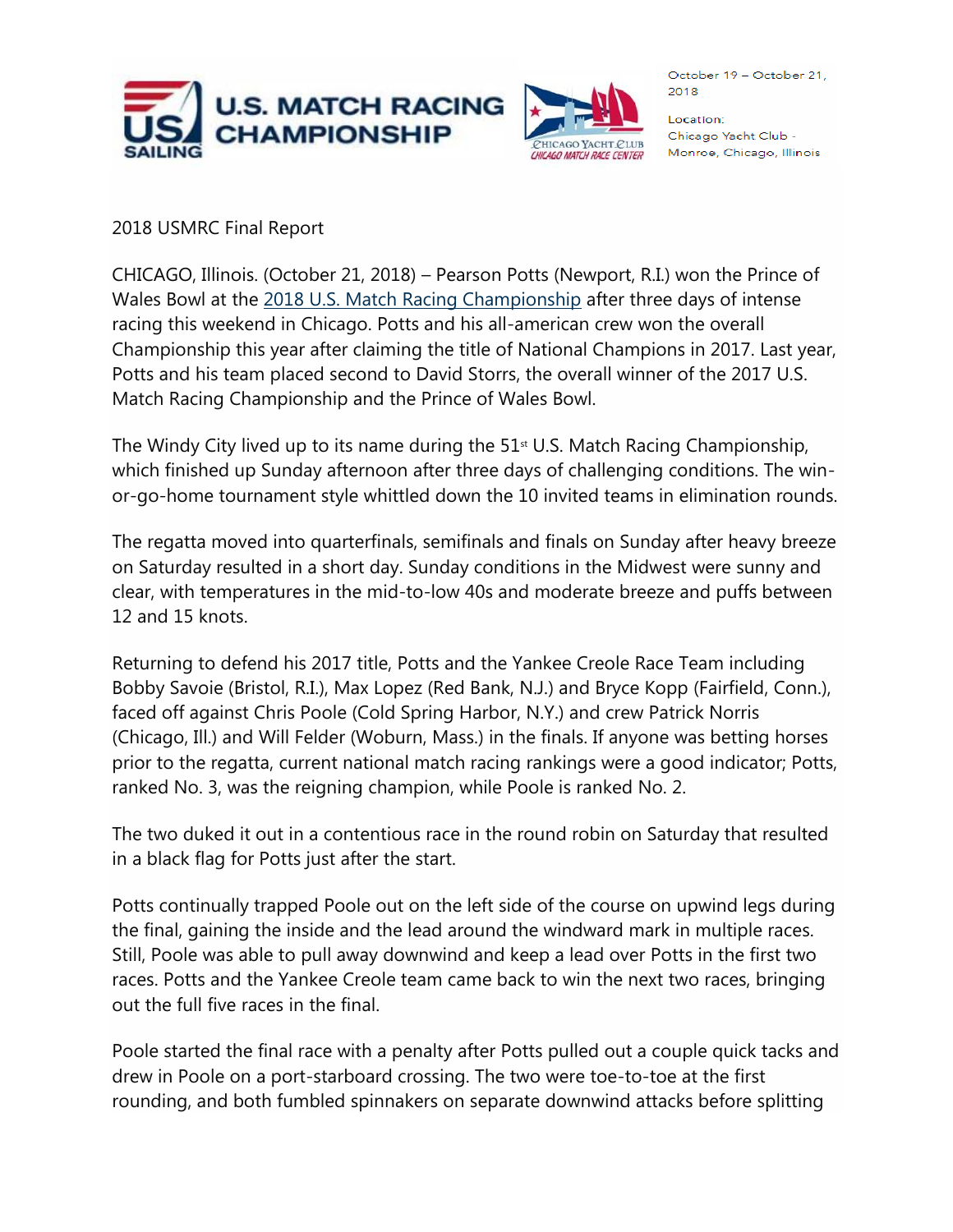



Location: Chicago Yacht Club -Monroe, Chicago, Illinois

at the leeward gates. As the breeze picked up to 15-16 knots, Potts defended his championship and won the last race. Poole finished overlapped of Potts at the line still carrying a penalty.

"I didn't feel like I was really defending the title during the regatta," Pearson said after his win. "I had to really fight."

"[In the] last race I was thinking don't really need to re-invent the wheel," he continued. "We started to really get our eyes attuned to the breeze and see it better on the water. We were happy just to take a split start and then just sort of pick apart the shifts. We came up lucky on the start and drew out a penalty. That really gave us an insurance policy at the end."

Pearson's crew also wasn't shy went it came to attire, donning trademark jerseys with the motto "One hull one dream." Lopez also wore wing-tip shoes on Sunday, the result of a dare.

Christophe Killian (Newport Beach, Calif.), with Jack Thompson (Newport beach, Calif.) and Howie Meyers (Bellport, N.Y.), defeated Ryan Seago (Gross Pointe Shores, Mich,.) and crew Mathew Graham (Ann Arbor, Mich.) and Thomas Marowske (Grosse Pointe Farms, Mich.) for third place. Killian went 2-0 in the petit final.

Both female skippers of the regatta, Janel Zarkowsky (Annapolis, Md.), who crewed for Dave Dellenbaugh in previous wins at the U.S. Match Racing Championship, and Nicole Breault (San Francisco, Calif.), the U.S. Women's Match Racing Champion for the past three years, were knocked out on Sunday during the quarterfinals.

Also knocked out early in the quarterfinals was hometown skipper Peter Holz (Chicago, Ill.), who was taken out by Potts after a close battle in three races.

After completing most of the round robin on Friday, tough conditions on Saturday tested competitors and race organizers alike. Many competitors kept a "fleet-racing first" mindset, as one side of the course could yield 3 knots of breeze, while another could hold 25 knots. Early in the morning, winds started off at a sustained 20 knots, but a front moving quickly brought in gale-force winds before noon, with some puffs hitting nearly 45 knots early in the afternoon, according to Ray Groble, CYC event chair and umpire. Wind direction clocked around at least 60 degrees throughout the morning, according to race committee.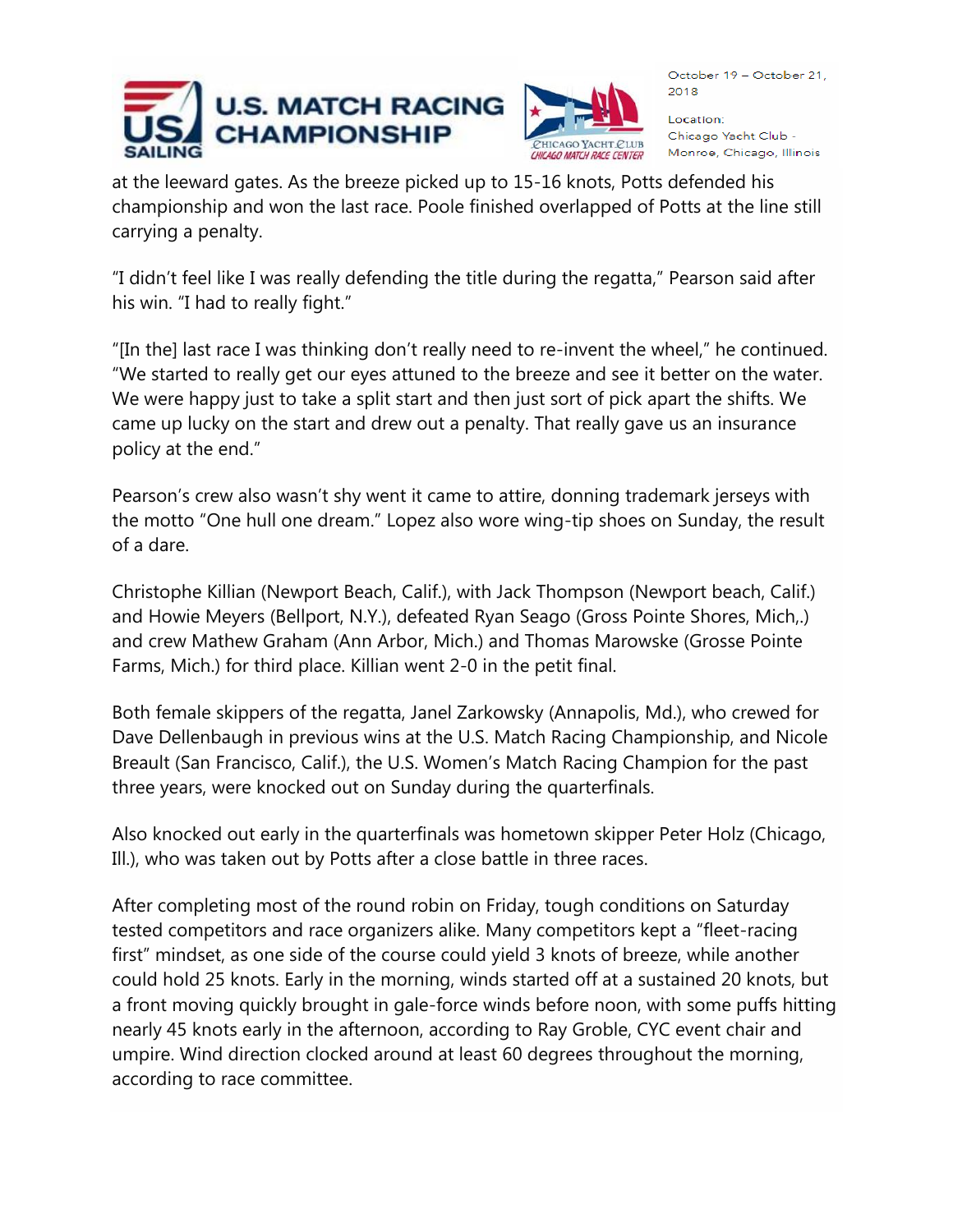



Location: Chicago Yacht Club -Monroe, Chicago, Illinois

"It blew us off the course," Groble said.

On a short course, Chicago Yacht Club organizers were able to complete the round robin before bringing the Sonars back to shore for a break as a wintry mix of rain and snow came in. At around 1:45pm CT, on-the-water Director Jay Kehoe at CYC announced the regatta was done for the day after toying with the idea of kicking off the quarterfinals in the south end of Monroe Harbor.

"The windy city lived up to its reputation––a little hail and little snow… awful," Kehoe said.

Most sailors were not disappointed by the decision, which would have brought on racing without spinnakers in the heavy––and incredibly shifty––breeze.

"It was a little blustery today," Poole said Saturday. "We really only want to race if there are kites. Unfortunately, its match racing so a lot of passing happens on the downwind, and when you run jib and main only it becomes pretty parade-type sailing and not a lot of accelerations and lot less chances with the hoists. There a lot [fewer] variables to let the trailer come back. And this is the match racing championship."

The day also resulted in an "inordinate" amount of penalties, according to umpire Peter Neilsen. Heavy winds and tight finishes brought out the competition among racers.

In one exciting round robin race, Breault, who started in second and carried a penalty, gave Holz a run for his money after the Chicago team had a couple fumbles with the spinnaker. With gusts above 30 knots, Breault's team sailed downwind with a raised jib in addition to a spinnaker.

"One of the reasons to keep it up is when things get crazy with the kite it will prevent the kite from wrapping around the forestay," Breault said. "Another reason is we are the trailing boat, and we had the penalty and we needed to engage. Keeping the jib up would allow us to be ready for the next maneuver."

Despite the smart move by Breault, Holz, who is hailed by some as the "most aggressive match racer" on the course and known for "using the rules as his sword," defended his position.

"It was scary coming off the line even if you were ahead," Holz said of the shifty course. "Leads were short-lived, and people were never really out of races."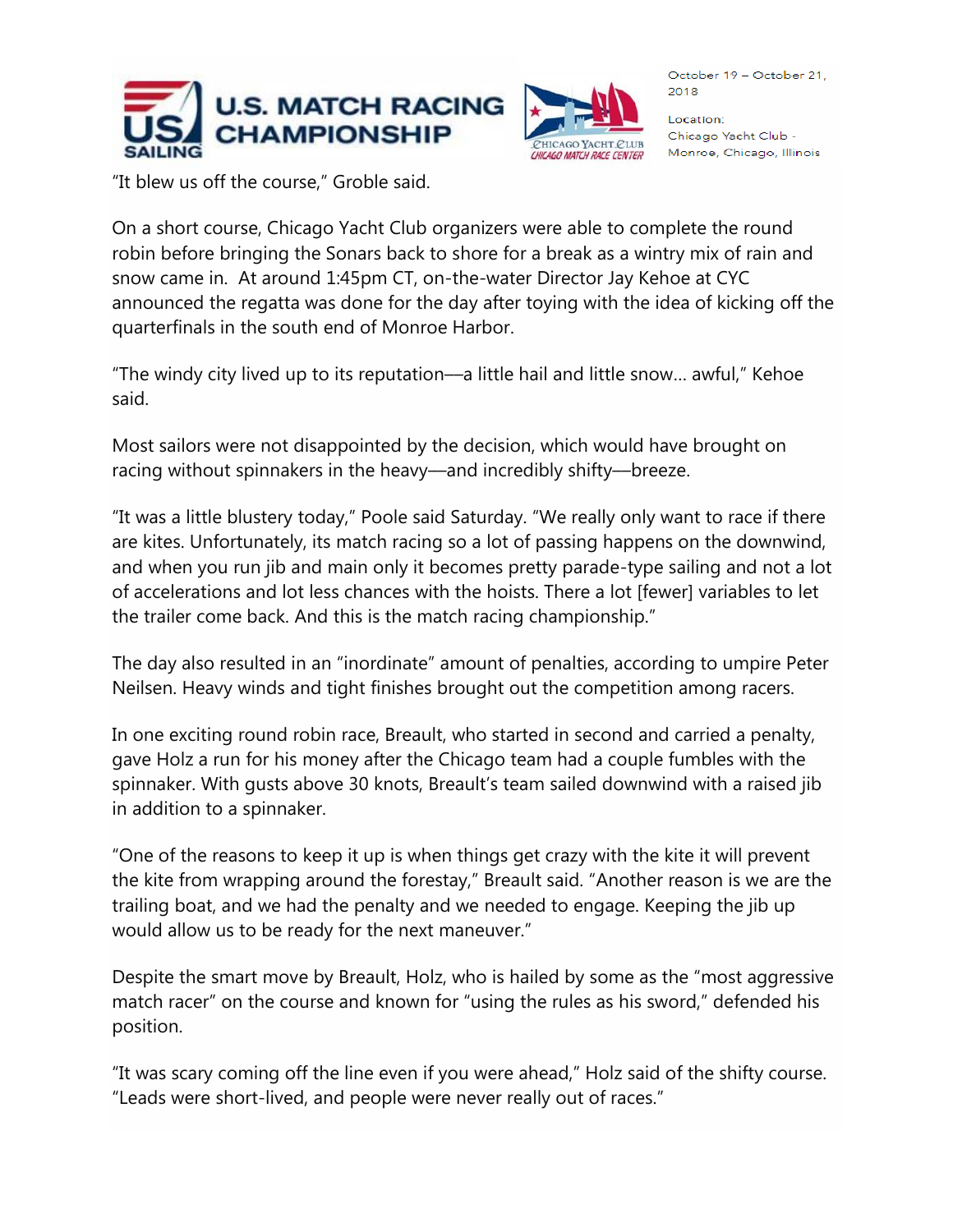



Location: Chicago Yacht Club -Monroe, Chicago, Illinois

The Chicago Yacht Club met the conditions head on, with umpires and regatta organizers taking care to keep racers safe in the brutal Saturday conditions and working to keep the regatta moving along swiftly on Sunday.

The winning team earns a berth into the 2019 U.S. Match Racing Championship and an invitation to the 2019 Flicker Cup in Long Beach, California.

"We really love doing mono-hull stuff, and we like it because it's easy for everyone to come out to the yacht club and pick up the sonar and go out match racing," Potts said. "We appreciate the model because it's less stressful for everybody rather than the really expensive cat boats that are hard to get involved."

"Thanks so much to these guys, they made it happen," Potts said, gesturing to his crew.



Photo Album by Sara Proctor:

The 2018 U.S. [Match Racing Championship](https://www.ussailing.org/competition/championships/u-s-match-racing-championship/) is sponsored by Gill, Hobie Polarized, and Regatta Ginger Beer.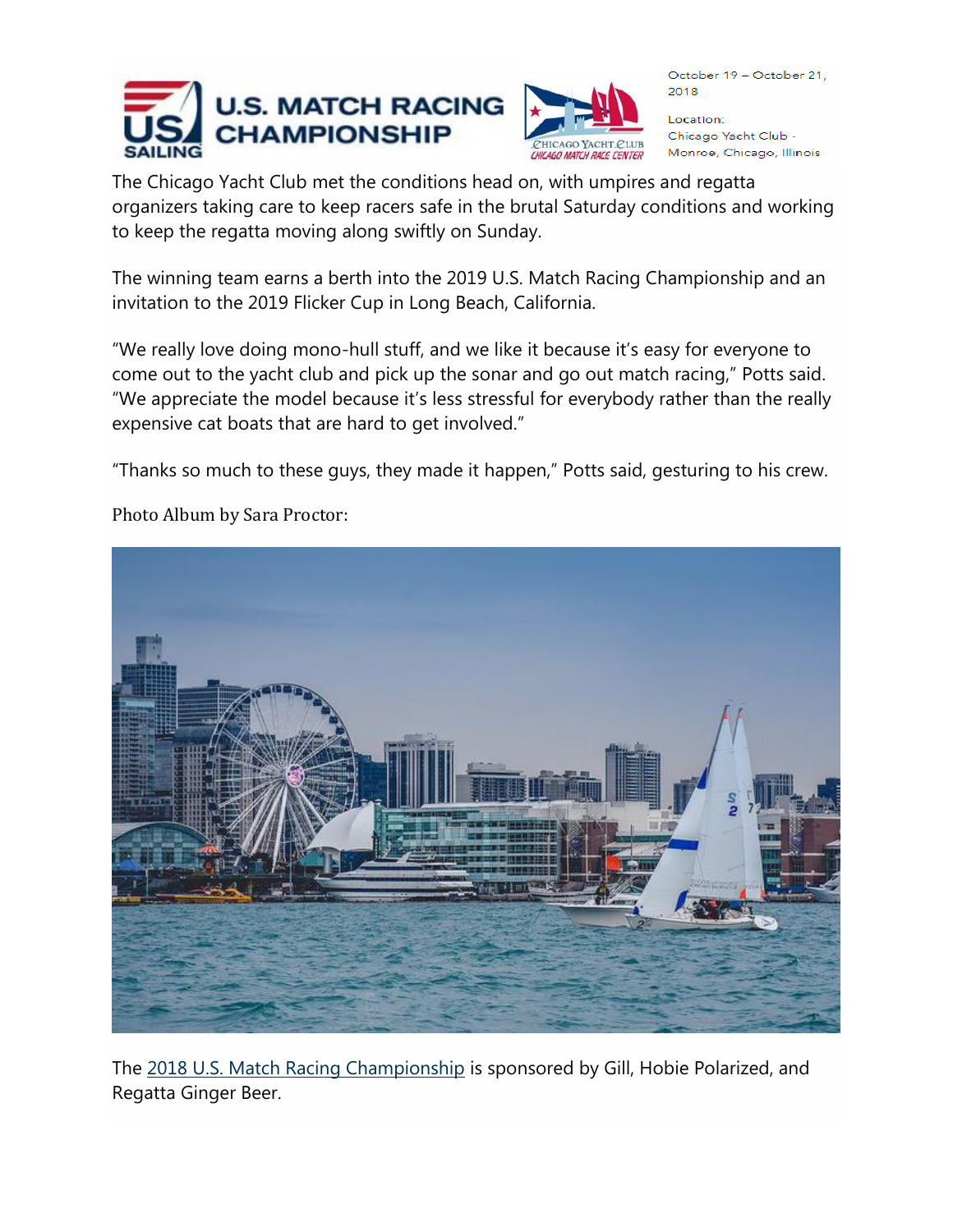



Location: Chicago Yacht Club -Monroe, Chicago, Illinois

Chicago Yacht Club Media Contact: Sara Proctor, [communications@chicagoyachtclub.org](mailto:communications@chicagoyachtclub.org) US Sailing Media Contact: Jake Fish, [jakefish@ussailing.org](mailto:jakefish@ussailing.org)

Final Report by Amy Baxter.

## About US Sailing

The United States Sailing Association (US Sailing), the National Governing Body for sailing, provides leadership, integrity, and advancement for the sport in the United States. Founded in 1897 and headquartered in Bristol, Rhode Island, US Sailing is a 501(c) (3) non-profit organization. US Sailing offers training and education programs for instructors and race officials, supports a wide range of sailing organizations and communities, issues offshore rating certificates, and provides administration and oversight of competitive sailing across the country, including National Championships and the US Sailing Team. For more information, please visit [www.ussailing.org.](http://www.ussailing.org/)

## About Gill North America

Gill was an idea born on the water. In 1975 our founder, Nick Gill, was a keen sailor who utilized his father's factory in Nottingham to begin production of truly capable sailing apparel. Kit that could be both protective and comfortable. We develop and test all our garments and we've grown to become one of the leading marine apparel brands in the world. We've equipped round-the-world teams when they've won prestigious ocean races, as well as Olympians to get them on the podium. Inspired by our nautical heritage we've also developed lifestyle clothing that can be worn anywhere, but which is still engineered with a marine pedigree. Today our garments utilize a range of cutting-edge technologies, from Activated Carbon baselayers to SuperFabric™, the most abrasiveresistant fabric in the world. At sea, saltwater comes at you from everywhere, so our clothing is tested in-house and on the water to withstand the very worst.

That means whatever environment you find yourself in – sea, shore or inland – we've already engineered the kit to perform for you. Contact: Tim DeWitt, Sales & Marketing Associate at tim.dewitt@gillna.com or 678-730-5597. <https://www.gillmarine.com/us/>

## About Hobie Polarized

Hobie Polarized is a leading designer, developer, marketer and distributor of polarized eyewear. The brand's innovative lens technology allows total glare reduction, 100% UV protection, enhances contrast and provides optimum visual acuity. The company's products are sold worldwide and are used by watermen at all skill and lifestyle levels.